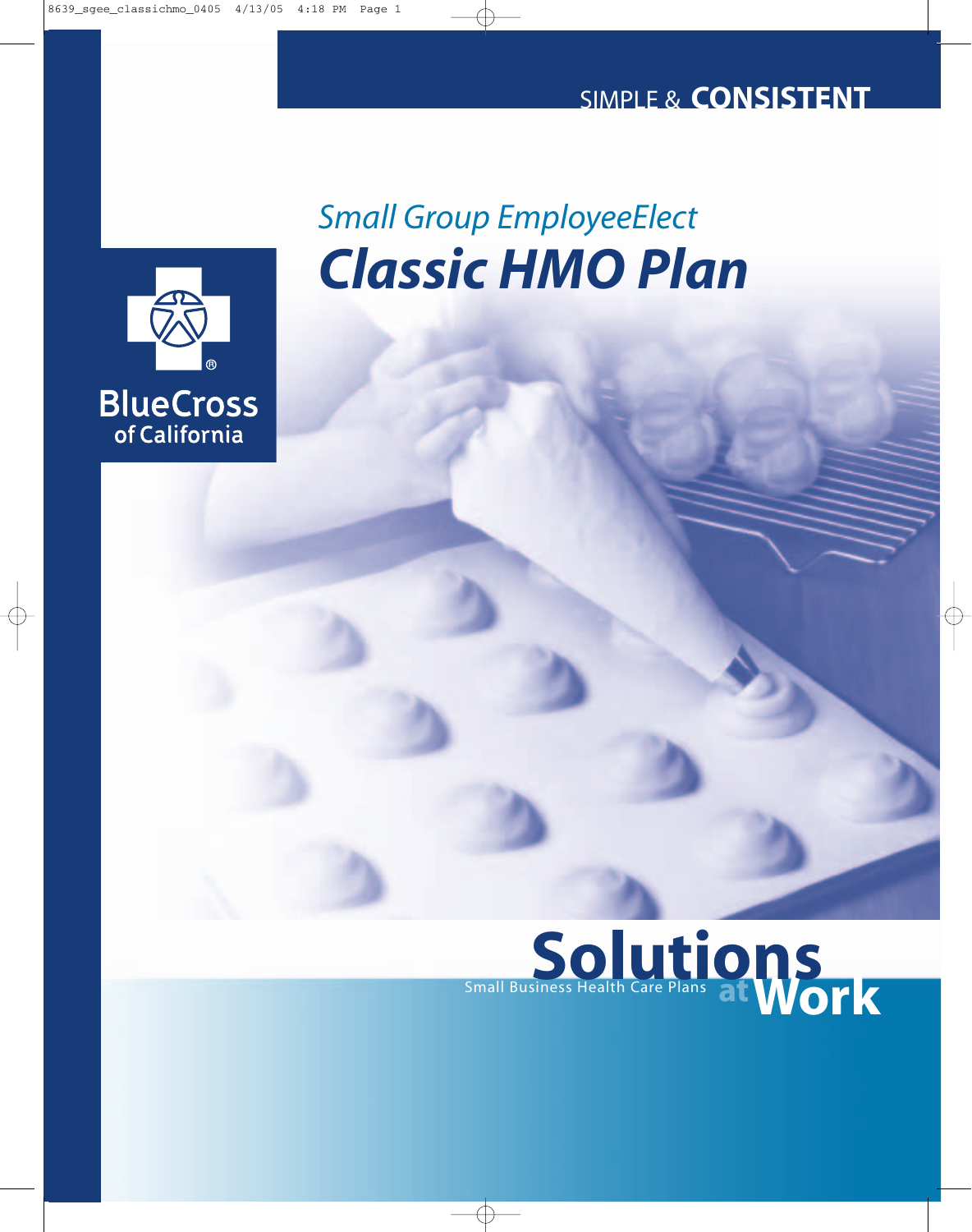# **Blue Cross …** *coverage you can trust.*

With Blue Cross of California, you're getting much more than a health plan. You're getting the financial strength and stability of a company you can trust. You're getting our rock solid reputation and over 65 years of experience. And, because we strive to be customer-focused in everything we do, you'll have the security of knowing we'll be there when you need us. Just call Small Group Customer Service at (800) 627-8797 and we'll be happy to help.

### **Classic HMO … an ideal balance of benefits and value.**

## *It's all about you.*

- **•** You get unlimited in-network covered benefits over your lifetime, while the coverage is in force
- **•** You pay low premiums, predictable out-of-pocket costs and no annual deductible
- **•** You choose your medical group and primary care physician from our vast network
- **•** You get the convenience of no claims or paperwork

# Comprehensive **Coverage**

## **Your plan is packed with valuable programs and services … Take advantage of these free resources:**

- **HealthyExtensions**<sup>5M</sup> provides information about 10-50% discounts on health and wellness products and services offered by independent vendors and practitioners
- **• MedCall®** connects you to registered nurses 24 hours a day for answers to your medical questions
- **Baby Connection**<sup>5M</sup> helps you take positive steps in preparing for your new arrival
- **• Health Improvement Programs** support you in managing diabetes, asthma or congestive heart failure
- **• Healthy Living** gives you access to a wealth of information and resources on www.bluecrossca.com

# **Costs. Predictable**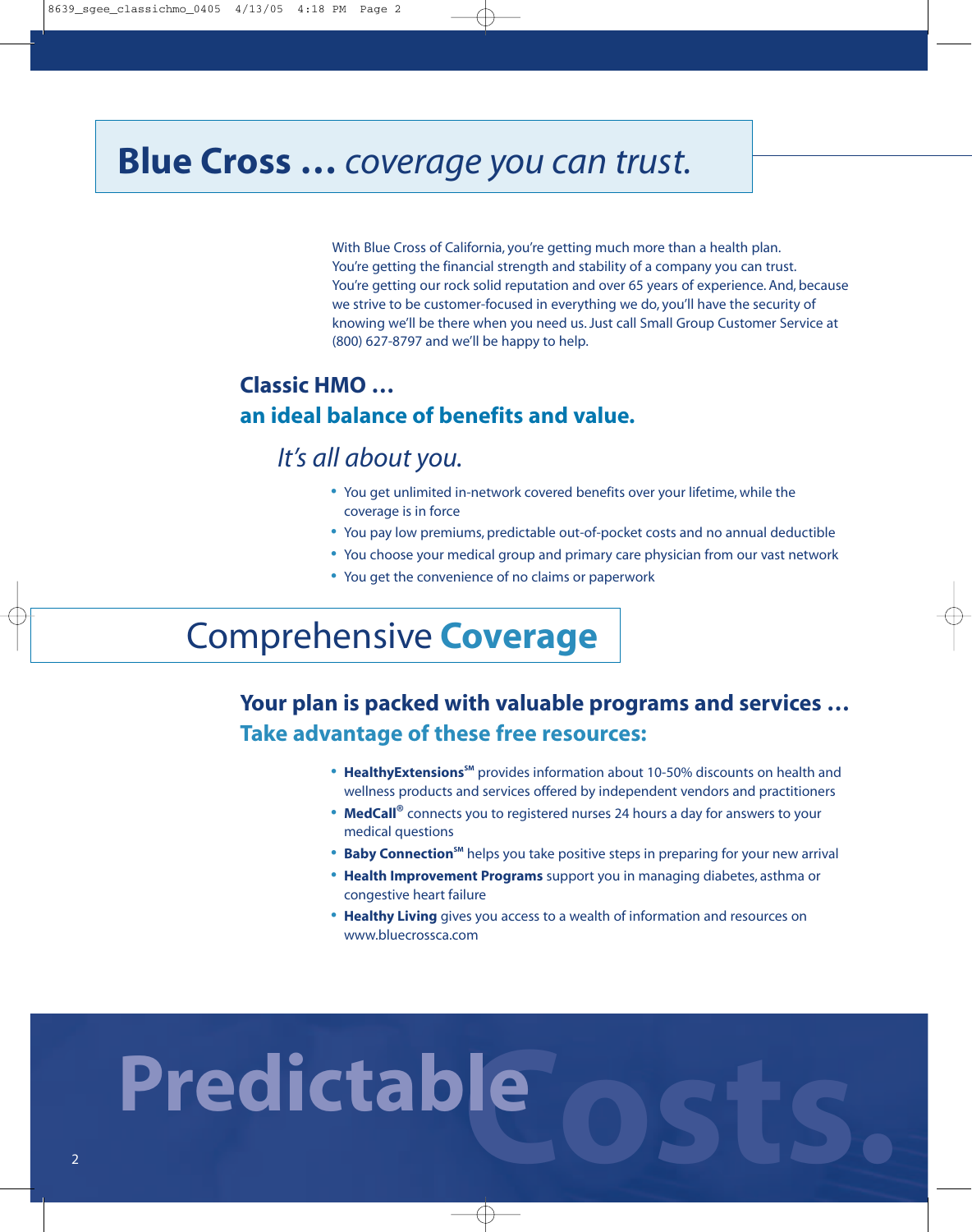# **It's Easy** *to use your plan.*

Your Blue Cross HMO plan coordinates health care services with you, a Participating Medical Group (PMG) or Independent Practice Association (IPA), and a Primary Care Physician.

#### **Choosing a Doctor**

When enrolling in this plan, you choose a doctor for yourself (and for each enrolled family member) from a PMG or IPA in our network. The doctor you choose is called your Primary Care Physician, and this doctor is responsible for managing your health care needs. Generally, Primary Care Physicians specialize in internal medicine, general practice, family practice or pediatrics.

#### **Getting Medical Care**

You simply call your Primary Care Physician when you need medical care. Also, women may go to an OB/GYN in our network without a referral. To receive plan benefits for care provided by other specialists, you will need a referral from your PMG or IPA before you receive the service. This includes hospitalization, except in emergencies.

#### **In an Emergency**

If you need emergency care, **call 911** or go to the nearest emergency room. If, as a result of the emergency condition, you are admitted to the hospital, you or a member of your family must notify your Primary Care Physician within 48 hours.

#### **Blue Cross SpeedyReferral**SM **& Blue Cross DirectAccess Programs**

Many medical groups participate in these two programs. The Blue Cross SpeedyReferral program makes the referral process faster and easier. The Blue Cross DirectAccess program allows you to self-refer to participating specialists in allergy, dermatology, and ear/nose/throat health conditions. Confirm your PMG's or IPA's participation in the program before contacting the specialists directly.

# The Classic HMO Plan.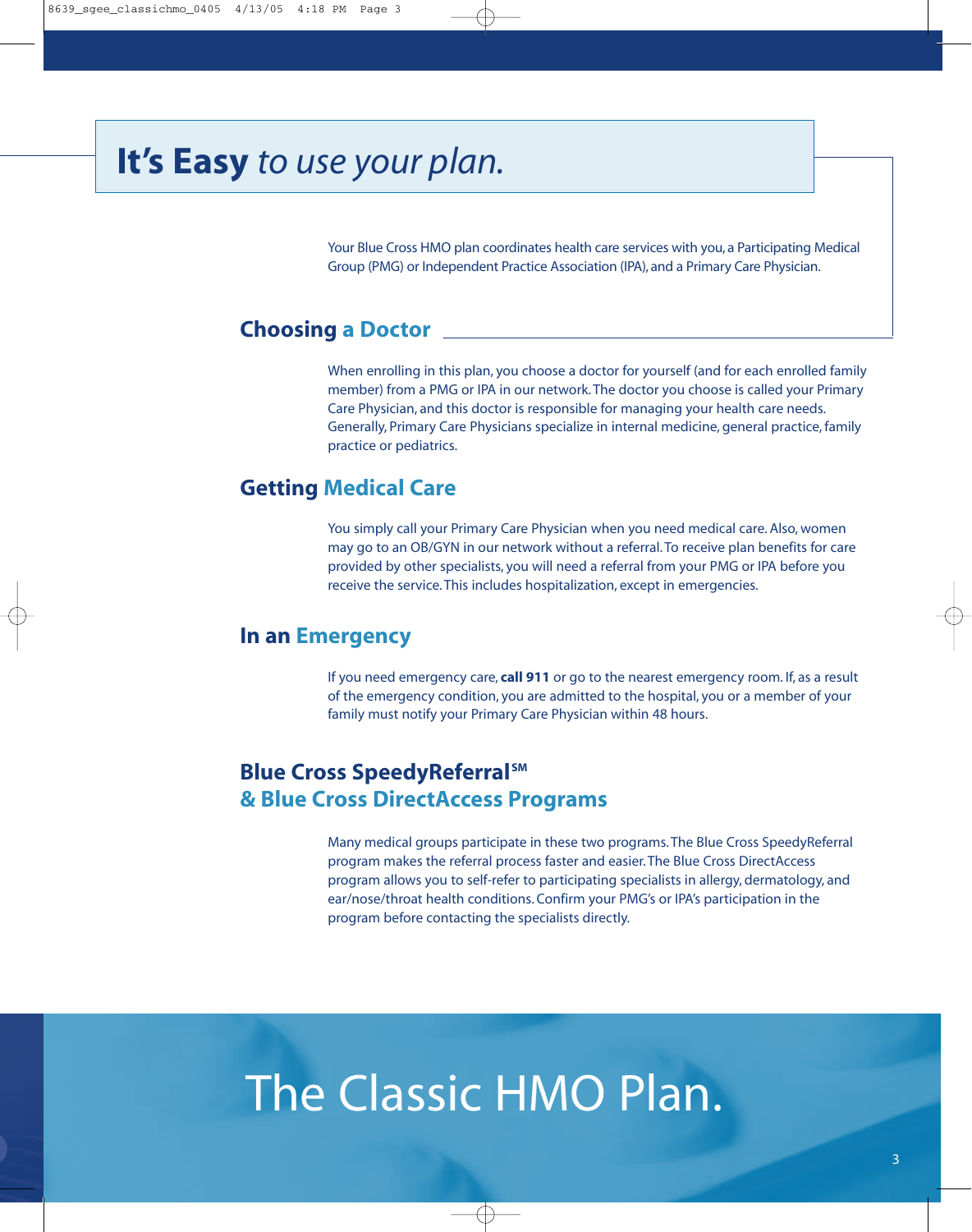# **SMALL GROUP Classic HMO Plan**

*All amounts listed are the member's responsibility to pay after deductibles, unless otherwise noted.*

| <b>CORE FEATURES</b>                                                                                                                                                                                                                                      | <b>IN-NETWORK</b>                                                                                                                                                                                                                                                                                                                                                                                                                                               | <b>OUT-OF-NETWORK</b>                                                                                                                                                                                                                          |
|-----------------------------------------------------------------------------------------------------------------------------------------------------------------------------------------------------------------------------------------------------------|-----------------------------------------------------------------------------------------------------------------------------------------------------------------------------------------------------------------------------------------------------------------------------------------------------------------------------------------------------------------------------------------------------------------------------------------------------------------|------------------------------------------------------------------------------------------------------------------------------------------------------------------------------------------------------------------------------------------------|
| <b>Annual Deductible</b>                                                                                                                                                                                                                                  | <b>None</b>                                                                                                                                                                                                                                                                                                                                                                                                                                                     | <b>None</b>                                                                                                                                                                                                                                    |
| <b>Lifetime Covered Charges</b><br><b>Paid by Blue Cross</b>                                                                                                                                                                                              | Unlimited<br>(in-network only, unless medical emergency)                                                                                                                                                                                                                                                                                                                                                                                                        | Not applicable                                                                                                                                                                                                                                 |
| <b>Annual Out-of-Pocket Maximum</b> <sup>1</sup><br>Per family amount is aggregate, i.e., when<br>one or more family members' eligible<br>covered expenses (combined) meet this<br>amount, the requirement is satisfied for all<br>covered family members | \$1,750 per member<br>\$3,500 per family (one or more<br>members-aggregate)<br>Certain member payments do not apply                                                                                                                                                                                                                                                                                                                                             | Not applicable                                                                                                                                                                                                                                 |
| <b>Office Visits</b><br>Includes office visits for maternity                                                                                                                                                                                              | $$20$ copay                                                                                                                                                                                                                                                                                                                                                                                                                                                     | Not covered                                                                                                                                                                                                                                    |
| <b>Other Professional Services</b><br>Includes maternity, diagnostic lab and X-ray                                                                                                                                                                        | No charge                                                                                                                                                                                                                                                                                                                                                                                                                                                       | Not covered                                                                                                                                                                                                                                    |
| <b>Hospital Inpatient Facility Services</b><br><b>Preservice Review required</b>                                                                                                                                                                          | \$250 copay per admission                                                                                                                                                                                                                                                                                                                                                                                                                                       | Not covered, except for<br>emergency services                                                                                                                                                                                                  |
| <b>Hospital Inpatient Professional Services</b><br>(lab, physician, anesthesia)                                                                                                                                                                           | No charge                                                                                                                                                                                                                                                                                                                                                                                                                                                       | Not covered, except for<br>emergency services                                                                                                                                                                                                  |
| <b>Outpatient Facility Services</b><br>Preservice Review required for certain<br>surgical services and diagnostic procedures                                                                                                                              | 20% copay                                                                                                                                                                                                                                                                                                                                                                                                                                                       | Not covered, except for<br>emergency services                                                                                                                                                                                                  |
| <b>Ambulatory Surgical Centers and</b><br><b>Dialysis Centers</b><br><b>Preservice Review required</b>                                                                                                                                                    | 20% copay                                                                                                                                                                                                                                                                                                                                                                                                                                                       | Not covered, except for<br>emergency services                                                                                                                                                                                                  |
| <b>Prescription Drugs<sup>2</sup></b><br>30-day supply retail;<br>up to a 60-day supply available<br>through mail order                                                                                                                                   | Generic: \$10 copay<br>Brand-name if generic not available:<br>\$25 copay after \$150 brand-name<br>prescription drug deductible<br>Brand-name if generic is available:<br>\$10 copay plus the difference in cost between<br>brand-name drug and generic equivalent after<br>\$150 brand-name prescription drug deductible<br>Self-injectable (except insulin):<br>30% of negotiated fee (subject to brand-name<br>prescription drug deductible, if applicable) | 50% of drug limited fee schedule plus 100%<br>of excess charges if filled within California<br>after annual \$150 brand-name prescription<br>drug deductible per member, in-network<br>and out-of-network combined<br>Mail order not available |

<sup>1</sup> Services that do not apply to the annual out-of-pocket maximum include, but are not limited to: copay paid or the brand-name prescription drug deductible applied *under the pharmacy benefit; infertility copay; copay for not obtaining preservice review; non-covered services.*

*<sup>2</sup> Infertility Drugs: Infertility drug lifetime maximum Blue Cross payment \$1,500 in-network and out-of-network combined. All drugs: if a member selects a brand-name drug when a generic equivalent drug is available, even if the physician writes a "dispense as written" or "do not substitute" prescription, the member will be responsible for the generic copay plus the difference in cost between the brand-name drug and the generic equivalent drug. The amount paid does not apply to the member's brandname deductible.*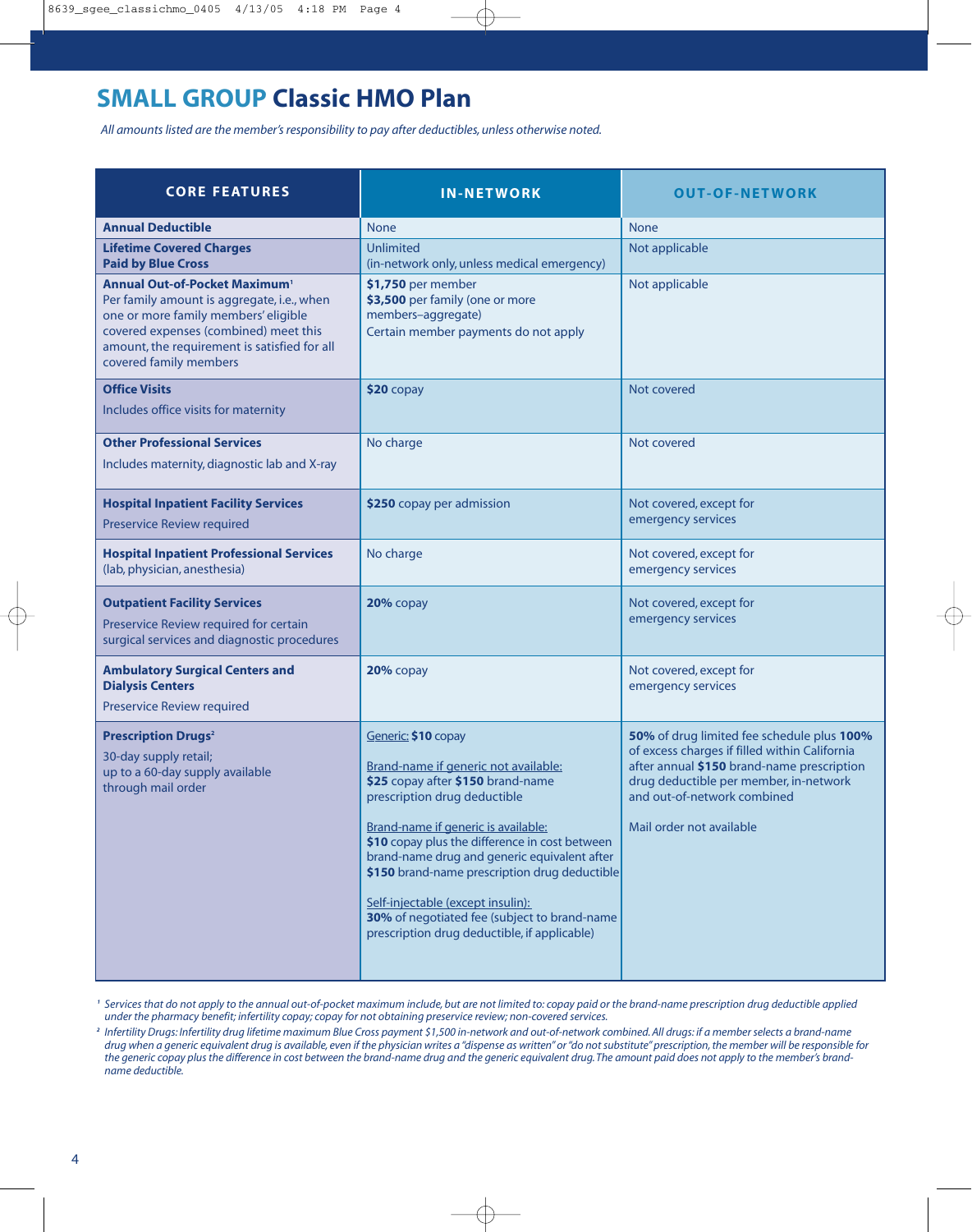# **SMALL GROUP Classic HMO Plan**

*This is an overview of coverage. A comprehensive description of coverage, benefits and limitations is contained in the Combined Evidence of Coverage and Disclosure Form. Review the Exclusions and Limitations prior to applying for coverage.*

| <b>ADDITIONAL FEATURES</b>                                                                                | <b>IN-NETWORK</b>                                                        | <b>OUT-OF-NETWORK</b>                                                        |
|-----------------------------------------------------------------------------------------------------------|--------------------------------------------------------------------------|------------------------------------------------------------------------------|
| <b>Well Baby Immunizations and</b><br><b>Adult Screening Tests</b>                                        | \$20 copay per office visit                                              | Not covered                                                                  |
| <b>Emergency Care</b><br>• Professional Services<br>• Outpatient Hospital Services                        | No charge<br>\$100 emergency room<br>copay - waived if admitted          | No charge<br>\$100 emergency room<br>copay - waived if admitted              |
| <b>Ambulance</b>                                                                                          | No charge if ordered by the Primary Care<br>Physician or in an emergency | Not covered, except for medical emergency<br>services or authorized referral |
| <b>Skilled Nursing Facility</b><br>100 days per year in a two-bed room<br>Preservice Review required      | No charge                                                                | Not covered                                                                  |
| <b>Home Health Care</b><br>Up to 3 two-hour visits per day,<br>Preservice Review required                 | No charge if ordered by the<br><b>Primary Care Physician</b>             | Not covered                                                                  |
| <b>Physical/Occupational Therapy</b><br>Up to 60 consecutive days following an<br>illness or injury       | No charge if ordered by the<br><b>Primary Care Physician</b>             | Not covered                                                                  |
| <b>Chemical Dependency/Inpatient*</b><br>Detoxification for alcohol or<br>drug abuse (acute stage only)   | \$250 copay per admission for<br>inpatient services                      | Not covered                                                                  |
| <b>Mental Health/Outpatient</b><br><b>Professional Services*</b><br>One visit per day, 20 visits per year | $$20$ copay                                                              | Not covered                                                                  |
| <b>Infusion Therapy/Chemotherapy</b>                                                                      |                                                                          |                                                                              |
| Preservice Review required<br>• Professional Services                                                     | No charge                                                                | Not covered                                                                  |
| • Facility Fees                                                                                           | $20%$ copay                                                              | Not covered                                                                  |
| <b>Infertility Services</b>                                                                               | 50% copay                                                                | Not covered                                                                  |

*\* Except for coverage of severe mental illness and serious emotional disturbances of a child.*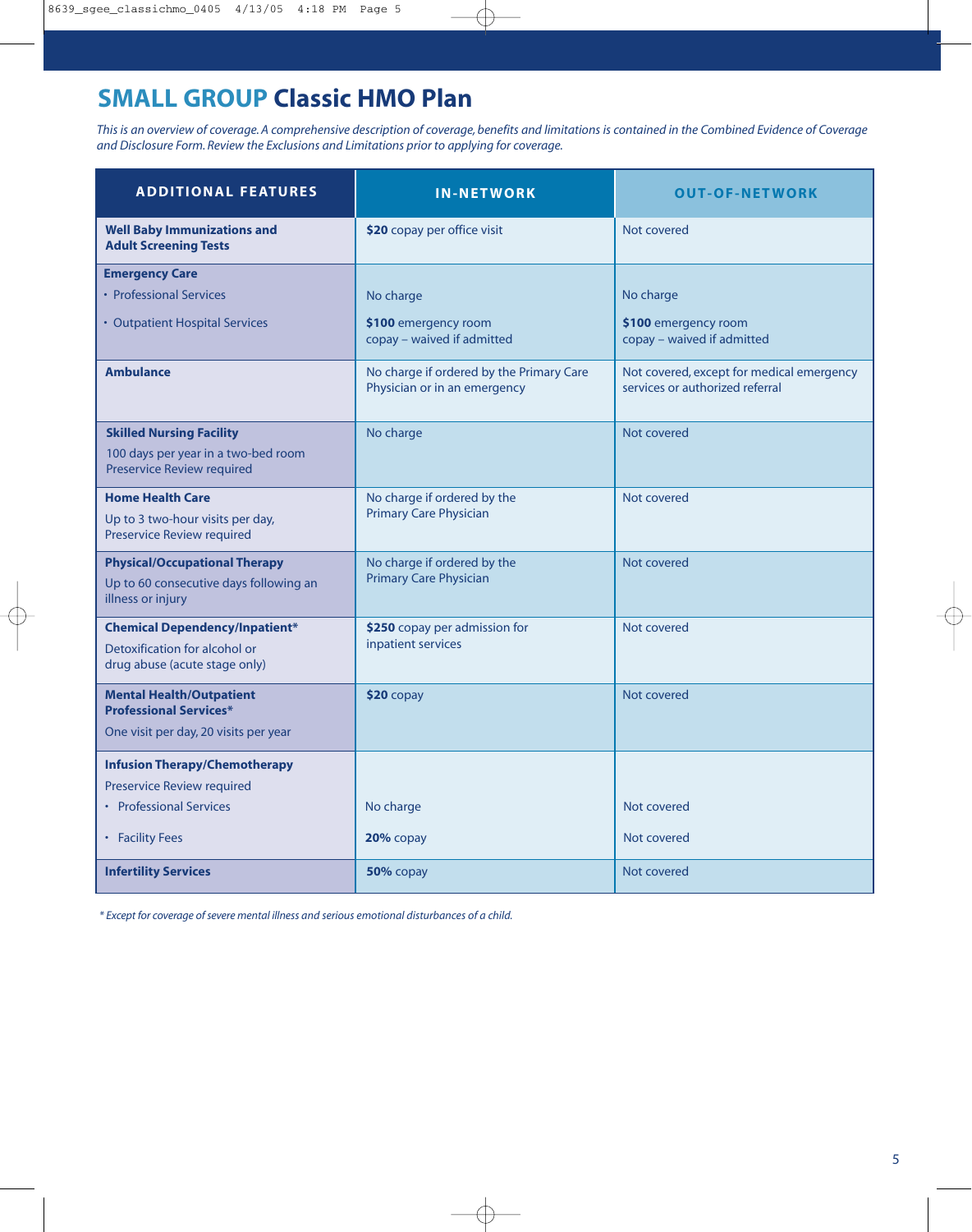## **Exclusions and Limitations**

Following is an abbreviated list of exclusions and limitations; please see the Combined Evidence of Coverage and Disclosure Form for comprehensive details.

- **•** Any amounts in excess of maximums stated in the Combined Evidence of Coverage and Disclosure Form.
- **•** Services or supplies that are not medically necessary.
- **•** Services received before your effective date.
- **•** Services received after your coverage ends.
- **•** Any conditions for which benefits can be recovered under any workers' compensation, employers' liability law or occupational disease law.
- **•** Services you receive for which you are not legally obligated to pay.
- **•** Services for which no charge is made to you in the absence of insurance coverage.
- **•** Services not listed as covered in the Combined Evidence of Coverage and Disclosure Form.
- **•** Services from relatives.
- **•** Vision care except as specifically stated in the Combined Evidence of Coverage and Disclosure Form.
- **•** Eye surgery performed solely for the purpose of correcting refractive defects.
- **•** Hearing aids.
- **•** Sex changes.
- **•** Dental and orthodontic services except as specifically stated in the Combined Evidence of Coverage and Disclosure Form.
- **•** Cosmetic surgery.
- **•** Routine physical examinations except as specifically stated in the Combined Evidence of Coverage and Disclosure Form.
- **•** Treatment of mental or nervous disorders (including nicotine use) or psychological testing, except as specifically stated in the Combined Evidence of Coverage and Disclosure Form.
- **•** Custodial care.
- **•** Experimental or investigational services.
- **•** Services provided by a local, state or federal government agency, unless you have to pay for them.
- **•** Diagnostic admissions.
- **•** Telephone or facsimile machine consultations.
- **•** Personal comfort items.
- **•** Health club memberships.
- **•** Any services to the extent you are entitled to receive Medicare benefits for those services without payment of additional premium for Medicare coverage.
- **•** Food supplements, except for formulas and special food products to prevent complications of phenylketonuria (PKU).
- **•** Genetic testing for non-medical reasons or when there is no medical indication or no family history of genetic abnormality.
- **•** Outdoor treatment programs.
- **•** Replacement of prosthetics and durable medical equipment when lost, stolen or damaged.
- **•** Any services or supplies provided in connection with a surrogate pregnancy.
- **•** Immunizations for travel outside the United States.
- **•** Services related to a pre-existing condition.
- **•** Educational services except as specifically stated in the Combined Evidence of Coverage and Disclosure Form.
- **•** Infertility services (including sterilization reversal) except as specifically stated in the Combined Evidence of Coverage and Disclosure Form.
- **•** Care provided in a non-contracting hospital.
- **•** Private duty nursing.
- **•** Services primarily for weight reduction except medically necessary treatment of morbid obesity.
- **•** Outpatient drugs, medications or other substances dispensed or administered in any outpatient setting.
- **•** Contraceptive devices unless your physician determines that oral contraceptive drugs are not medically appropriate.
- **•** Care not authorized by your PMG or IPA.
- **•** Amounts in excess of customary and reasonable charges for care rendered by a non-participating provider without a referral from your PMG or IPA.
- **•** Rehabilitative care, such as physical therapy, occupational therapy and speech therapy, except as specifically stated in the Combined Evidence of Coverage and Disclosure Form.
- **•** Conditions of the jaw or teeth secondary to malocclusion or orthognathic conditions.
- **•** Growth hormone treatment.
- **•** Acupuncture/acupressure.
- **•** Durable Medical Equipment except as specifically stated in the Combined Evidence of Coverage and Disclosure Form.

#### **General Provisions**

#### **Member Privacy**

Our complete *Notice of Privacy Practices* provides a comprehensive overview of the policies and practices we enforce to preserve our members' privacy rights and control use of their health care information, including: the right to authorize release of information; the right to limit access to medical information; protection of oral, written and electronic information; use of data; and information shared with employers.This notice can be downloaded from our Web site at www.bluecrossca.com or obtained by calling Small Group Customer Service at (800) 627-8797.

#### **Utilization Review**

The Blue Cross Utilization Review Program helps members receive coverage for appropriate treatment in the appropriate setting. Four review processes are included: 1) Preservice Review assesses medical necessity before services are provided; 2) Admission Review determines at the time of admission if the stay or surgery is Medically Necessary in the event Preservice Review is not conducted; 3) Continued Stay Review determines if a continued stay is Medically Necessary; 4) Retrospective Review determines if the stay or surgery was Medically Necessary after care has been provided if none of the first three reviews were performed. Utilization Review is not the practice of medicine or the provision of medical care to you. Only your doctor can provide you with medical advice and medical care.

#### **Grievances**

All complaints and disputes relating to a member's coverage must be resolved in accordance with Blue Cross' grievance procedure.You can report your grievance by phone or in writing; see your Blue Cross ID card for the appropriate contact information. All grievances received by Blue Cross that cannot be resolved by phone (when appropriate) to the mutual satisfaction of the member and Blue Cross will be acknowledged in writing, together with a description of how Blue Cross proposes to resolve the grievance. Grievances that

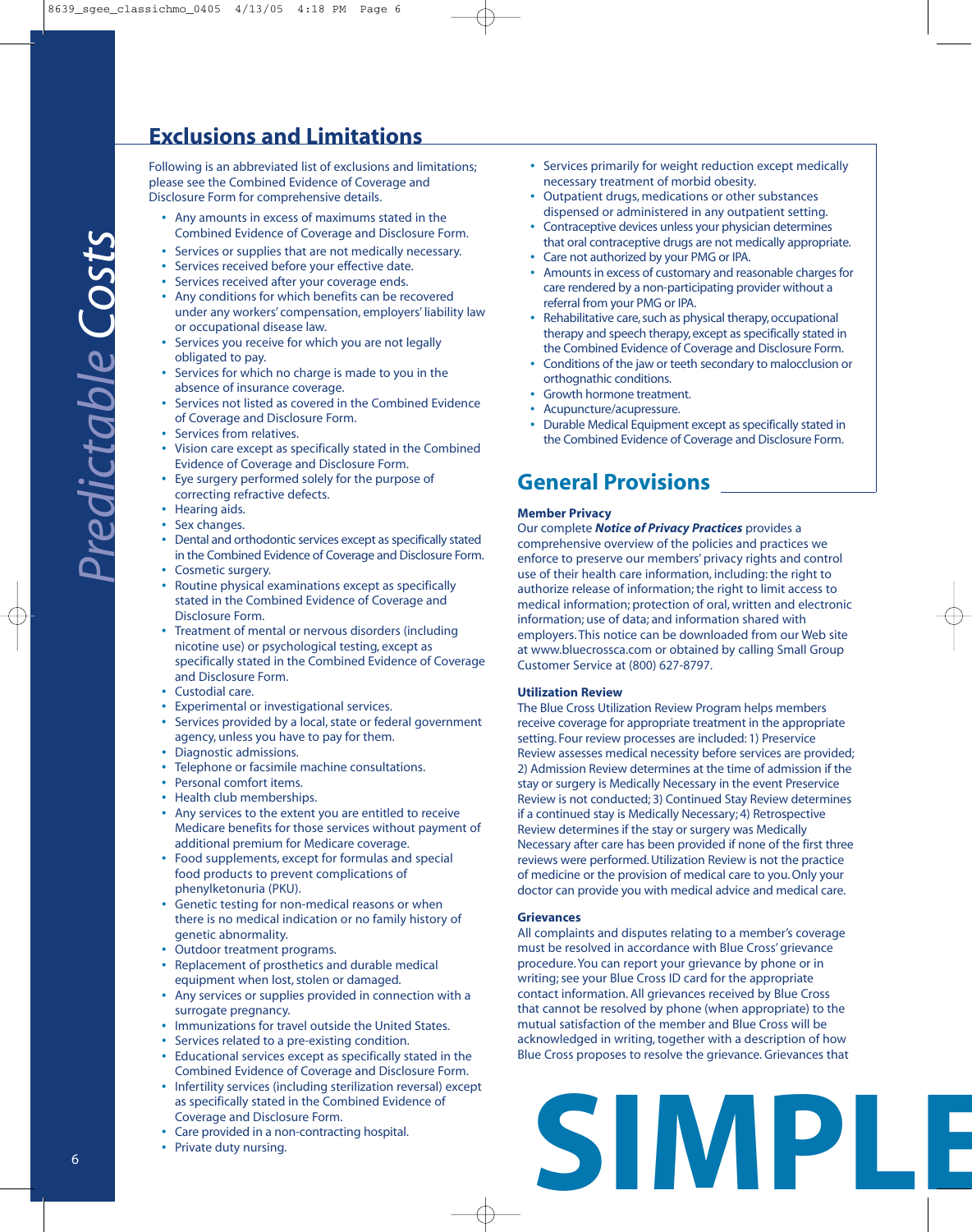cannot be resolved by these procedures shall be resolved as indicated through binding arbitration, or if the plan you are covered under is subject to the Employee Retirement Income Security Act of 1974 (ERISA), in compliance with ERISA rules.

If the group is subject to ERISA, and a member disagrees with Blue Cross' proposed resolution of a grievance, the member

may submit an appeal by phone or in writing, by contacting the phone number or address printed on the letterhead of the Blue Cross response letter.

For the purposes of ERISA, there is one level of appeal. For urgent care requests for benefits, Blue Cross will respond within 72 hours from the date the appeal is received. For pre-service requests for benefits, the member will receive a response within 30 calendar days from the date the appeal is received. For post-service claims, Blue Cross will respond within 60 calendar days from the date the appeal is received.

If the member disagrees with Blue Cross' decision on the appeal, the member may elect to have the dispute settled through alternative resolution options, such as voluntary binding arbitration.

#### **Department of Managed Health Care**

The California Department of Managed Health Care (DMHC) is responsible for regulating health care service plans. If you have a grievance against your health plan, you should first telephone your health plan at (800) 627-8797 and use your health plan's grievance process before contacting the DMHC. Utilizing this grievance procedure does not prohibit any potential legal rights or remedies that may be available to you. If you need help with a grievance involving an emergency, a grievance that has not been satisfactorily resolved by your health plan, or a grievance that has remained unresolved for more than 30 days, you may call the DMHC for assistance.Your case may also be eligible for an Independent Medical Review (IMR). If you are eligible for IMR, the IMR process will provide an impartial review of medical decisions made by a health plan related to the medical necessity of a proposed service or treatment, coverage decisions for treatments that are experimental or investigational in nature, and payment disputes for emergency or urgent medical services. The DMHC also has a toll-free telephone number (888-HMO-2219), and TDD line (877-688-9891) for the hearing- and speech-impaired. The department's Internet Web site, www.hmohelp.ca.gov, has complaint forms, IMR application forms and instructions online.

#### **Binding Arbitration**

If the plan is subject to ERISA, any dispute involving an adverse benefit decision must be resolved under ERISA claims procedure rules, and is not subject to mandatory binding arbitration. Members may pursue voluntary binding arbitration after they have completed an appeal under ERISA rules. If the member has another dispute that does not involve an adverse benefit decision, or if the group does not provide a plan that is subject to ERISA, the following provisions apply:Any dispute between the employer and/or the member and Blue Cross must be resolved by binding arbitration (not by lawsuit or trial by jury or other court process, except as California law provides for judicial review of arbitration proceedings), if the amount in dispute exceeds the jurisdictional limit of the Small Claims Court. Under this coverage, both the member and Blue Cross

are giving up the right to participate in class arbitration or have any dispute decided in a court of law before a jury.

#### **Medicare**

Under TEFRA/DEFRA, Medicare is the primary coverage for groups of less than 20 employees. Blue Cross coverage is considered primary coverage for groups of 20 or more employees. This Blue Cross coverage is not a supplement to Medicare, but provides benefits according to the non-duplication of Medicare clause.

If Medicare is a member's primary health plan, Blue Cross will not provide benefits that duplicate any benefits you are entitled to receive under Medicare.This means that when Medicare is the primary health coverage, benefits are provided in accordance with the benefits of the plan, less any amount paid by Medicare. If you are entitled to Part A and B of Medicare, you will be eligible for nonduplicate Medicare coverage, with supplemental coordination of benefits. However, if you are required to pay the Social Security Administration an additional premium for any part of Medicare, then the above policy will only apply if you are enrolled in that part of Medicare. Note: Medicare-eligible employees/dependents enrolled in plans where Medicare is primary may obtain an Individual Blue Cross of California Medicare Supplement plan with the pre-existing condition exclusion waived.

#### **Coordination of Benefits**

The benefits of a member's plan may be reduced if the member has other group health, dental, drug or vision coverage, so that benefits and services the member receives from all group coverages do not exceed 100 percent of the covered expense.

#### **Third-Party Liability**

If a member is injured, the responsible party may be legally obligated to pay for medical expenses related to that injury. Blue Cross may recover benefits paid for medical expenses if the member recovers damages from a legally liable third-party. Examples of third-party liability situations include car accidents and work-related injuries.

#### **Voiding Coverage for False and Misleading Information**

False or misleading information or failure to submit any required enrollment materials may form the basis for voiding coverage from the date a plan was issued or retroactively adjusting the premium to what it would have been if the correct information had been furnished. No benefits will be paid for any claim submitted if coverage is made void. Premiums already paid for the time period for which coverage was rescinded will be refunded, minus any claims paid.

#### **Incurred Medical Care Ratio**

As required by law, we are advising you that Blue Cross of California and its affiliated companies' incurred medical care ratio for 2004 was 80.14 percent. This ratio was calculated after provider discounts were applied.

7

# **PLE** & Consistent